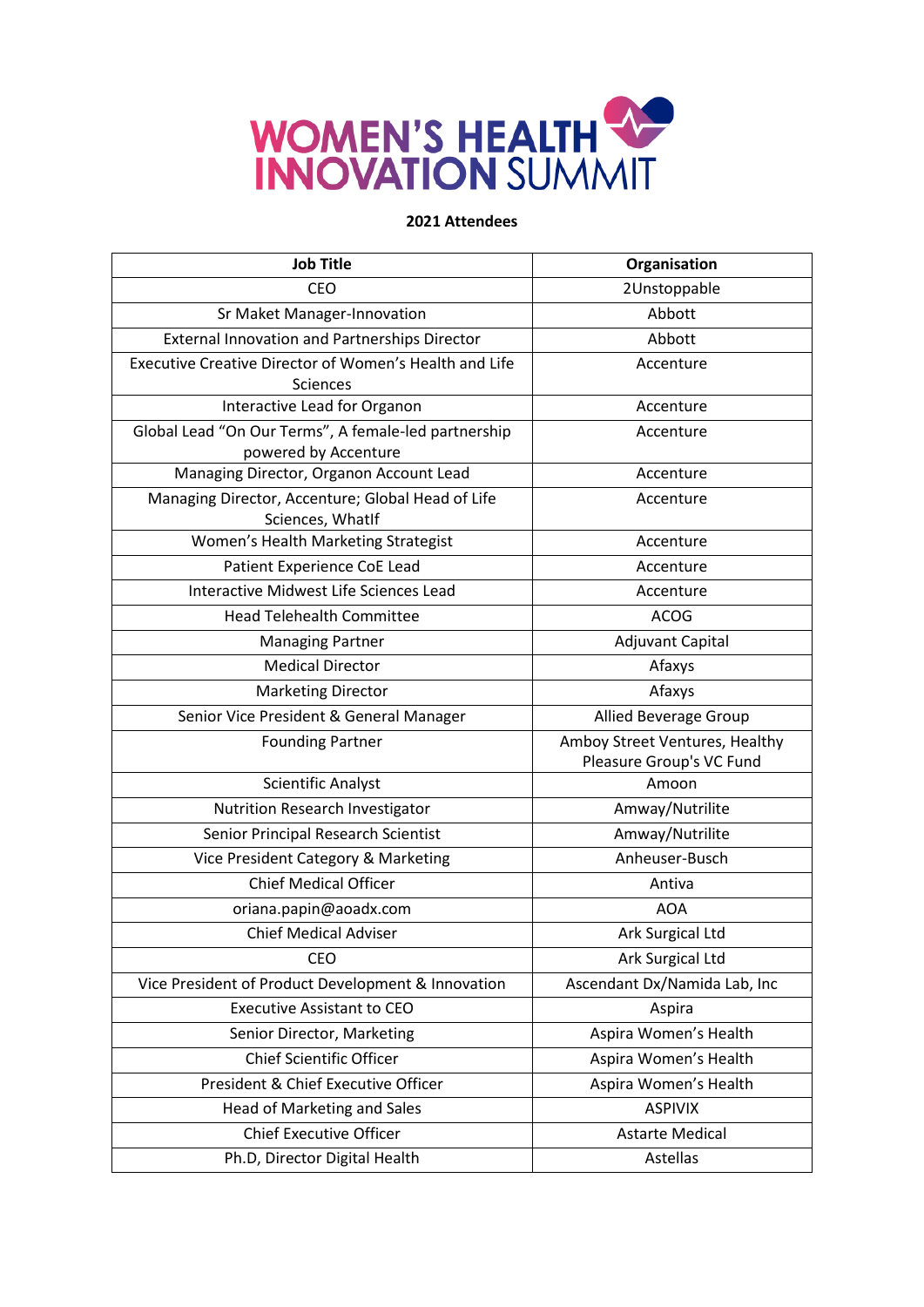

| Head of Marketing, US                                                  | <b>Atlantic Therapeutics</b>               |
|------------------------------------------------------------------------|--------------------------------------------|
| Director of Business Development                                       | <b>Atlantic Therapeutics</b>               |
| CEO                                                                    | <b>Atlantic Therapeutics</b>               |
| <b>Chief Medical Officer</b>                                           | Axia Womens Healtg                         |
| <b>CEO and Founder</b>                                                 | BabyLiveAdvice                             |
| <b>Senior Medical Director</b>                                         | <b>Babyscripts</b>                         |
| Head Ph Bd&L Ta Women's Healthcare                                     | Bayer                                      |
| Senior Director Strategy & Portfolio Management<br>Women's Health      | Bayer                                      |
| SVP Women's Healthcare US                                              | Bayer                                      |
| Senior Director BD&L New Spaces, Women's Healthcare<br>& Radiology     | Bayer                                      |
| Head of Ta Emr                                                         | Bayer AG                                   |
| <b>Innovation Pipeline Manager</b>                                     | <b>Bell's Brewery</b>                      |
| Founder                                                                | <b>Better Without</b>                      |
| Co-Founder                                                             | <b>Big Drop Brewing Co</b>                 |
| Deputy Director Reproductive Health Technologies                       | <b>Bill &amp; Melinda Gates Foundation</b> |
| Principal                                                              | BioEnsemble, Ltd.                          |
| HEAD OF BUSINESS DEVELOPMENT & PARTNERSHIPS                            | Biorithm                                   |
| Founder                                                                | <b>BirthX</b>                              |
| <b>CEO</b>                                                             | <b>Bloomer Health Tech</b>                 |
| Founder & CEO                                                          | Bloomlife                                  |
| <b>CEO</b>                                                             | <b>Bone Health Technologies</b>            |
| Venture Affiliate Partner                                              | <b>Boston Millennia Partners</b>           |
| <b>Scientific Director</b>                                             | Brigham & Women's Hospital                 |
| Founder                                                                | <b>Brilliantly</b>                         |
| <b>Product Manager</b>                                                 | <b>BTL Industries</b>                      |
| <b>Chief Medical Officer</b>                                           | Calm                                       |
| <b>Chief Executive Officer</b>                                         | Ceder's Gin                                |
| Sales Director                                                         | <b>Celanese Corporation</b>                |
| <b>Business Director- Healthcare</b>                                   | <b>Celanese Corporation</b>                |
| New Business Development                                               | <b>Celanese Corporation</b>                |
| Principal Engineer Field Development                                   | <b>Celanese Healthcare</b>                 |
| <b>Chief Scientific Officer</b>                                        | Celmatix, Inc.                             |
| Co-Founder                                                             | <b>CERIA Brewing Company</b>               |
| Director of Consulting Delivery, Regulatory & Clinical Life<br>Science | CGI                                        |
| Director, Consulting Services                                          | CGI                                        |
|                                                                        |                                            |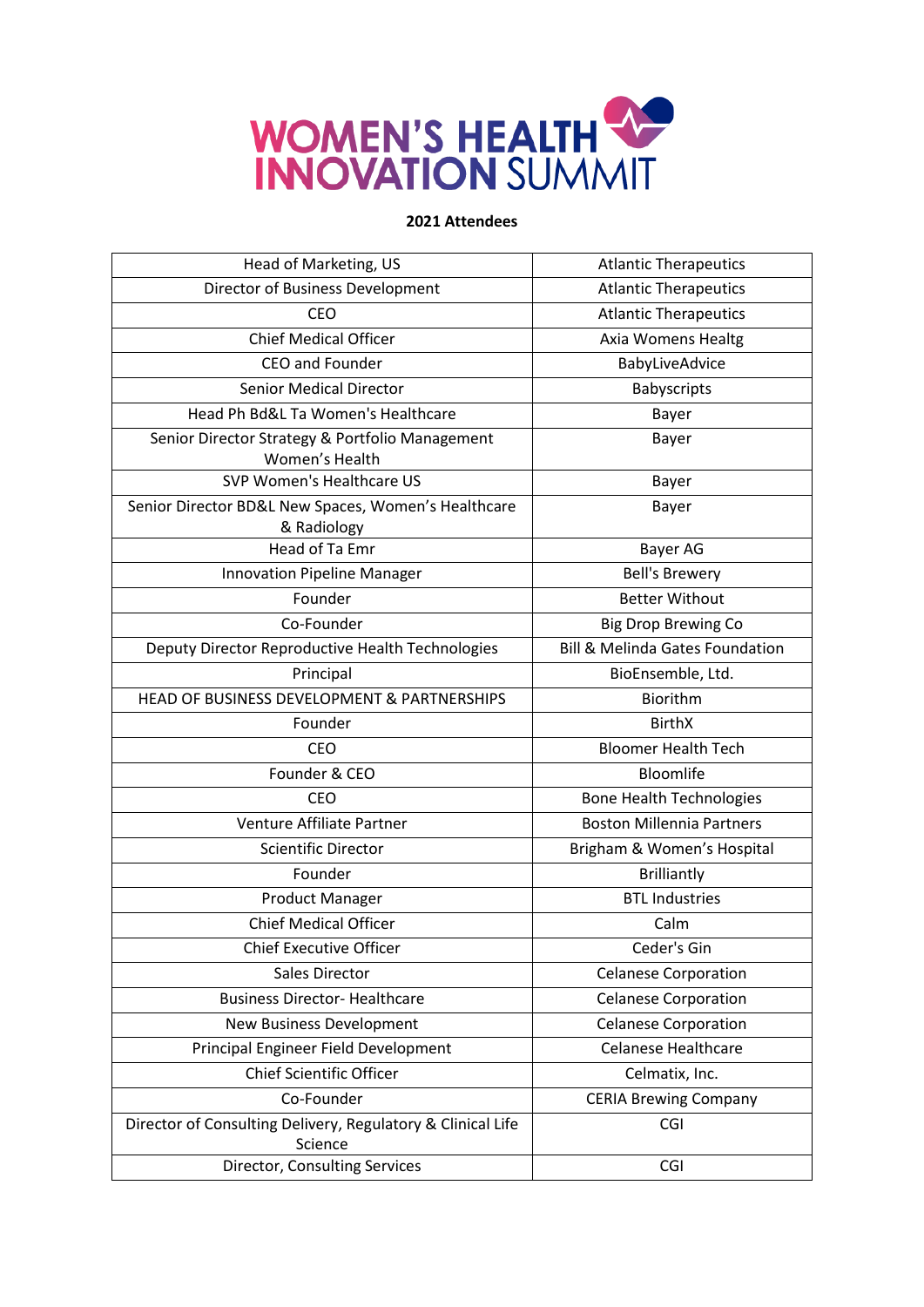

| <b>Senior Consultant</b>                      | CGI                                        |
|-----------------------------------------------|--------------------------------------------|
| CEO & Founder                                 | <b>Cicero Diagnostics</b>                  |
| Go to Business Strategy                       | Clue                                       |
| <b>Chief Executive Officer</b>                | CollaMedix                                 |
| Senior Medical Science Liaison                | CooperSurgical                             |
| <b>General Partner</b>                        | Corinne Nevinny Avestria Ventures          |
| Founder & CEO                                 | <b>COSM</b>                                |
| <b>Co-Founding General Partner</b>            | Coyote Ventures                            |
| CEO and Co-Founder                            | Dame                                       |
| <b>Chief Strategy Officer</b>                 | Daré Bioscience                            |
| President & CEO                               | Daré Bioscience                            |
| OBGYN, Medical Consultant                     | Diana Consulting                           |
| Founder & CEO                                 | <b>Diversity Decoder</b>                   |
| <b>Medical Advisor</b>                        | Dorsata                                    |
| <b>CEO</b>                                    | Dorsata                                    |
| <b>Scientific Lead</b>                        | Dorsata                                    |
| Co-Founder & COO                              | Elektra Health                             |
| <b>Marketing Manager</b>                      | <b>Embr Labs</b>                           |
| <b>CEO</b>                                    | <b>Embr Labs</b>                           |
| VP of Business Development                    | <b>Embr Labs</b>                           |
| <b>Chief Medical Officer</b>                  | <b>Embr Labs</b>                           |
| CEO & Co-Founder                              | <b>EMME</b>                                |
| <b>Scientific and Medical Director</b>        | <b>Endometriosis Foundation of America</b> |
| <b>Startup Engagement and Support Manager</b> | <b>EPFL Innovation Park</b>                |
| <b>Managing Director</b>                      | <b>EXXclaim Capital</b>                    |
| Associate Commissioner for Women's Health     | FDA (retired)                              |
| President & Chief Executive Officer           | Femasys                                    |
| <b>Investor Relations</b>                     | Femasys                                    |
| Founder & Managing Partner                    | <b>FemHealth Ventures</b>                  |
| Founder                                       | Fempower Health                            |
| <b>Contributing Writer</b>                    | FemTech Collective                         |
| <b>Executive Director</b>                     | <b>Femtech Focus</b>                       |
| Senior Director, Global Medical Writing       | <b>Ferring Pharmaceuticals</b>             |
| CEO                                           | <b>Fertility Focus</b>                     |
| <b>Board of Directors</b>                     | Fertility Within Reach                     |
| Senior Partner Relationship Manager           | <b>Flying Health</b>                       |
| Co-Founder, Crave it Pr                       | <b>Food Future Strategies</b>              |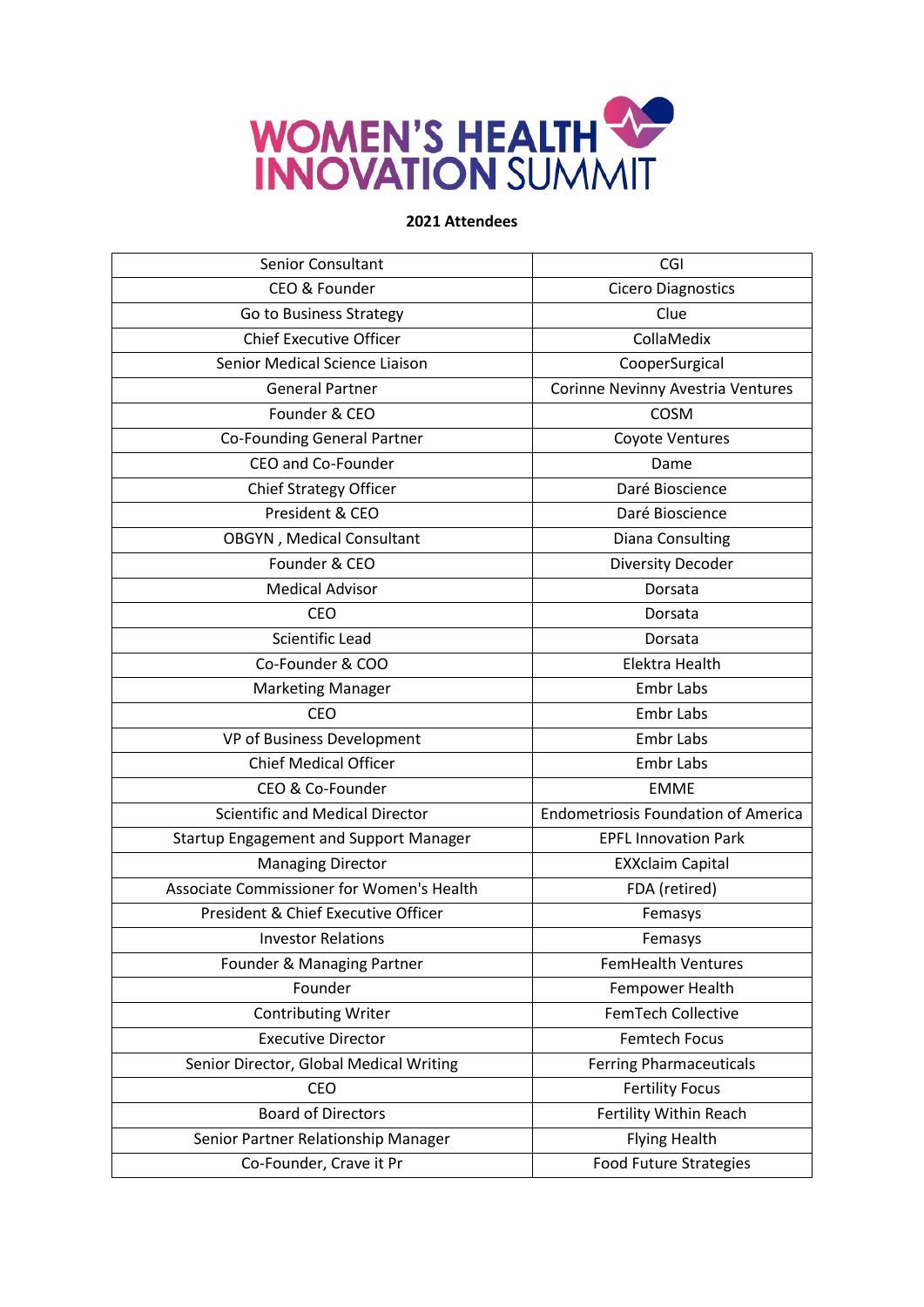

| Founder                                              | For All Drinks                 |
|------------------------------------------------------|--------------------------------|
| Bauthor/Chef/Barman/Cannabis Alchemist/Master        | Forbes.com                     |
| Mixologist Forbes Vicessxsw Cannabis Disruptor 2018  |                                |
| Partner                                              | Frost & Sullivan               |
| Hostess                                              | Fusion c/o Organon             |
| Founder                                              | <b>G2G Consulting</b>          |
| Director of Food & Beverage                          | Gaylord Opryland Resort &      |
|                                                      | <b>Convention Center</b>       |
| <b>Vice President</b>                                | <b>GCI Health</b>              |
| Senior Global Medical Advisor                        | Gedeon Richter                 |
| Associate Program Manager                            | <b>German Accelerator Inc</b>  |
| <b>Operational Partner</b>                           | <b>Gilde Healthcare</b>        |
| <b>Chief Executive Officer</b>                       | Glacier Hops Ranch Inc         |
| Head, Global Medical Affairs Research and Managed    | GlaxoSmithKline                |
| <b>Access Programs</b>                               |                                |
| Senior Director, Global Oncology Scientific          | GlaxoSmithKline                |
| Communications                                       |                                |
| Vice President, Global Medical Affairs Oncology Head | GlaxoSmithKline                |
| <b>Communications Director, Global Oncology</b>      | GlaxoSmithKline                |
| <b>Founding Partner</b>                              | <b>Gnista Spirits</b>          |
| Partner                                              | Goodwin                        |
| Associate                                            | Goodwin Procter LLP            |
| <b>CEO</b>                                           | Granata Bio                    |
| Chief Development Officer                            | Granata Bio                    |
| <b>Managing Partner</b>                              | <b>Grand Challenges Canada</b> |
| Founder & CEO                                        | <b>Gray Matter Group</b>       |
| Consultant                                           | GV                             |
| <b>CEO</b>                                           | Gyntools                       |
| Partner                                              | <b>Harvard ALI</b>             |
| Fellow                                               | <b>Harvard ALI</b>             |
| <b>MPH</b>                                           | <b>Harvard University</b>      |
| Advisor                                              | <b>Health Canada</b>           |
| <b>Clinical Operations</b>                           | <b>Health Decisions</b>        |
| Associate Director, Business Development             | <b>Health Decisions</b>        |
| Director, Business Development                       | <b>Health Decisions</b>        |
| <b>Chief Operating Officer</b>                       | <b>Health Decisions</b>        |
| <b>Chief Executive Officer</b>                       | <b>Health Decisions</b>        |
|                                                      |                                |
| Director, Business Development                       | <b>Health Decisions</b>        |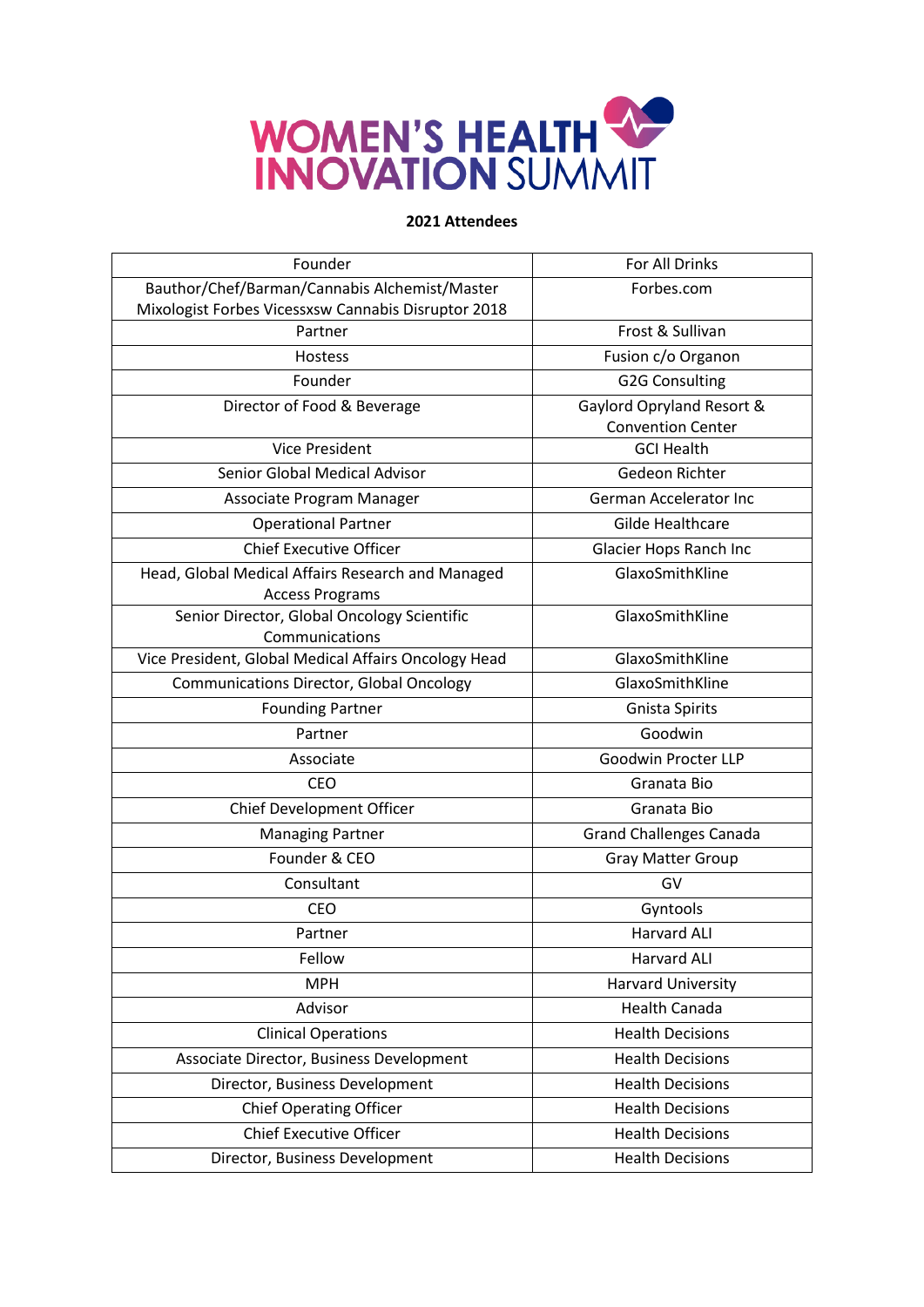

| Director Population Health Clinical Program                                        | <b>Health New England</b>                       |
|------------------------------------------------------------------------------------|-------------------------------------------------|
| President & CEO                                                                    | healthywomen                                    |
| <b>Executive Director</b>                                                          | Heritage Health Care Center - Utica             |
| CEO & Co-Founder                                                                   | <b>HOP WTR</b>                                  |
| <b>CEO</b>                                                                         | <b>HPG</b>                                      |
| Co-Founder, Chief Executive Officer, President & Board<br>Member                   | <b>Hylvy Health</b>                             |
| Marketing & Brand Manager                                                          | <b>Hylvy Health</b>                             |
| Vice President, Project Management ? Cardiovascular,<br>Metabolic & Women?s Health | ICON plc                                        |
| Senior Design Director                                                             | <b>IDEO</b>                                     |
| <b>CEO</b>                                                                         | Igyxos                                          |
| Writer                                                                             | Independent - Cannabis &<br>Psychedelics Writer |
| Head of Content and Thought Leadership                                             | Indie Beauty Media Group                        |
| Founder & CEO                                                                      | InnoPsych Inc                                   |
| <b>CEO</b>                                                                         | Innovative medicine partners                    |
| <b>Marketing Director</b>                                                          | <b>INNOVO</b>                                   |
| DR                                                                                 | Integremed                                      |
| COO Americas                                                                       | <b>IWSR</b>                                     |
| Director, Consumer Business Intelligence                                           | <b>J&amp;J</b>                                  |
| <b>Marketing Director</b>                                                          | Johnson & Johnson                               |
| <b>Principal Engineer</b>                                                          | Johnson & Johnson                               |
| Vice President, Womens Health                                                      | Johnson & Johnson                               |
| Principal                                                                          | Joyance Partners                                |
| <b>CEO</b>                                                                         | <b>Jubel Health</b>                             |
| Producer                                                                           | Kisaco Research                                 |
|                                                                                    | Kisaco Research                                 |
| <b>Operations Director</b>                                                         | Kisaco Research                                 |
| Photographer                                                                       | Kisaco Research                                 |
|                                                                                    | Kisaco Research                                 |
| <b>Commercial Partnerships</b>                                                     | Kisaco Research                                 |
| Videographer                                                                       | Kisaco Research                                 |
| <b>Women's Health Producer</b>                                                     | Kisaco Research                                 |
| <b>Managing Director</b>                                                           | Kisaco Research                                 |
| Producer & Cinematographer                                                         | Kisaco Research                                 |
|                                                                                    | Kisaco Research                                 |
| CEO                                                                                | Koning                                          |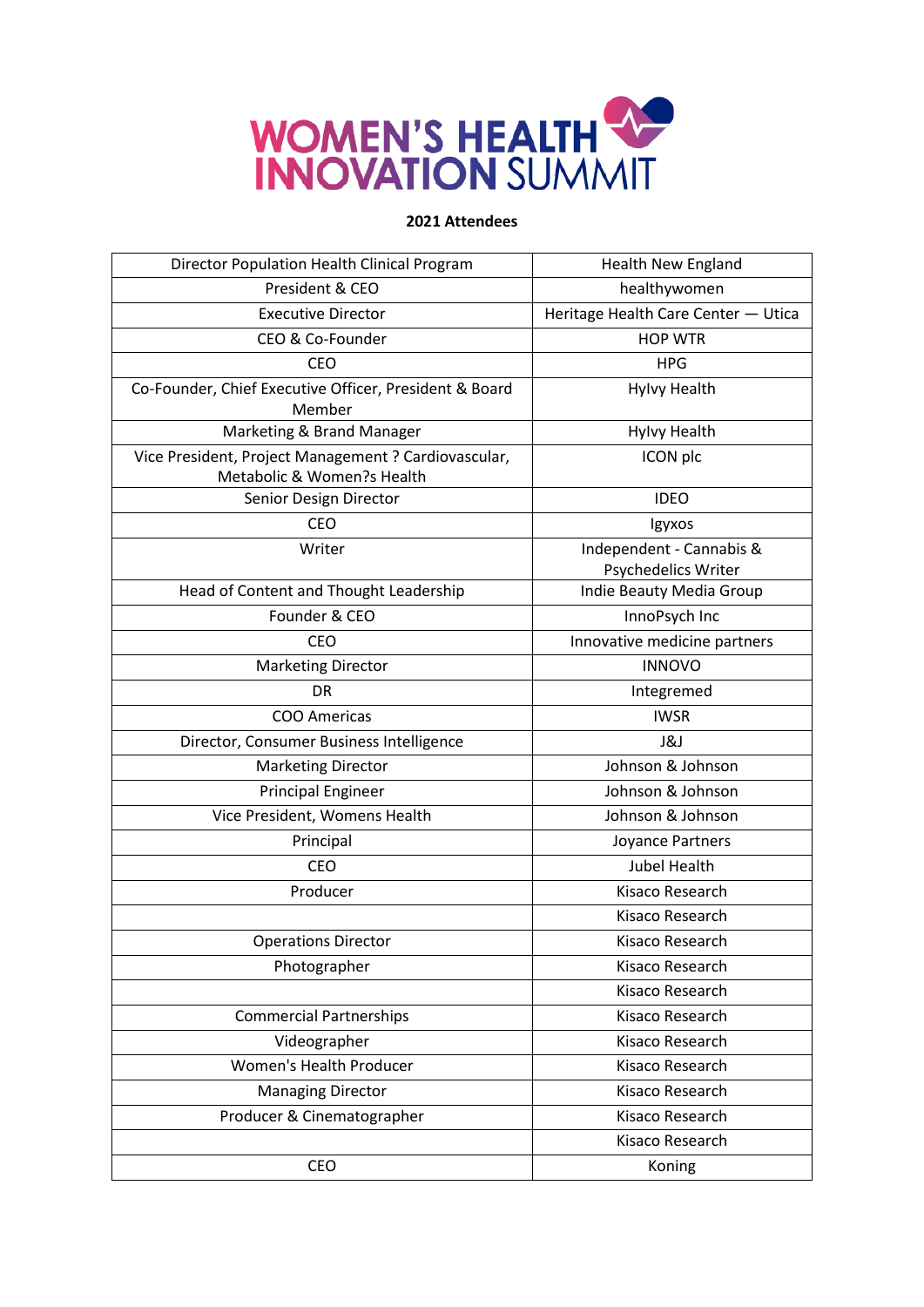

| Co-Founder & Chief Executive Officer                      | L.A. Libations                  |
|-----------------------------------------------------------|---------------------------------|
| <b>Chief Executive Officer</b>                            | Lioness                         |
| Owner                                                     | Listen Bar                      |
| Md                                                        | <b>LMA</b>                      |
| Co-Founder & CEO                                          | Luca Biologics                  |
| Co-Founder & CEO                                          | Madorra                         |
| COS                                                       | Magee-Womens Research Institute |
| <b>Business Entrepreneur</b>                              | <b>MAS Holdings</b>             |
| Business Entrepreneur - FemTech at MAS Holdings           | MAS Holdings, FemTech           |
| <b>Technology Entrepreneur</b>                            | MAS Innovation (Private) Ltd.   |
| <b>Chief Medical Officer</b>                              | <b>Maven Clinic</b>             |
| <b>EVP Corporate Development</b>                          | Mayne Pharma                    |
| VP Corporate Development, Proprietary Products            | Mayne Pharma                    |
| Sr Director Business Development, Licensing and Portfolio | Mayne Pharma                    |
| <b>Engagement Manager</b>                                 | McKinsey                        |
| <b>Engagement Manager</b>                                 | McKinsey                        |
| <b>Engagement Manager</b>                                 | McKinsey                        |
| Partner                                                   | McKinsey                        |
| Associate Principal                                       | McKinsey                        |
| Senior Partner                                            | McKinsey & Co                   |
| Manager, Business Development & Global Access             | Medicines360                    |
| Clinical strategy                                         | Medscape                        |
| Intern                                                    | MedSphere                       |
| Head of Digital Innovation, Strategy & Health             | Merck & Co Inc                  |
| Technologies                                              |                                 |
| Project Manager                                           | MilliporeSigma                  |
| President & Chief Commercial Officer                      | Mirvie                          |
| Senior BD Manager                                         | Mithra                          |
| <b>EVP Corporate Affairs</b>                              | <b>MMV</b>                      |
| CEO & Co-Founder                                          | Mosie Baby                      |
| CEO                                                       | Motility Medical Inc.           |
| <b>Regional Medical Director</b>                          | <b>MSD</b>                      |
| <b>Executive Director Medical Affairs</b>                 | <b>MSD</b>                      |
| Co-Founder & Chief Business Officer                       | <b>MUVON Therapeutics</b>       |
| CEO                                                       | Mycovia Pharmaceuticals         |
| Chief Development Officer                                 | Mycovia Pharmaceuticals         |
| <b>Chief Operating Officer</b>                            | Mycovia Pharmaceuticals         |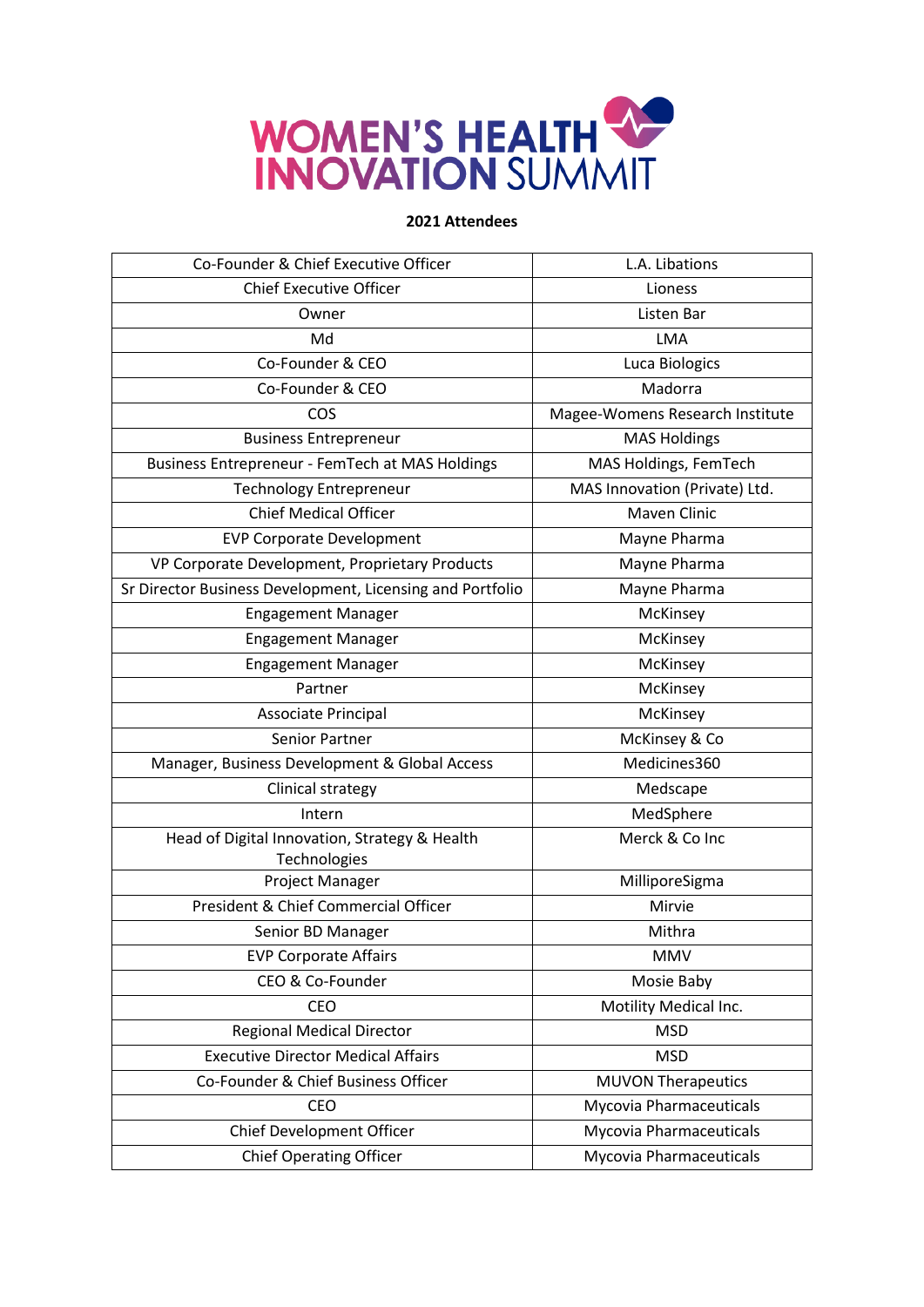

| <b>Chief Commercial Officer</b>                                        | Mycovia Pharmaceuticals           |
|------------------------------------------------------------------------|-----------------------------------|
| CEO & Founder                                                          | Mymee                             |
| Sales Account Manager                                                  | Myovant                           |
| <b>Sales Account Manager</b>                                           | Myovant                           |
| <b>Regional Sales Director</b>                                         | Myovant                           |
| Head of Strategic Partnerships & Innovation                            | Myovant Sciences Ltd.             |
| Chief Medical Officer                                                  | Myovant Sciences Ltd.             |
| VP, Strategic Partnerships & Innovation                                | Myovant Sciences Ltd.             |
| <b>Executive Director</b>                                              | National Institute of Continence  |
| <b>CEO</b>                                                             | National Osteoporosis Foundation  |
| Associate                                                              | <b>New Enterprise Associates</b>  |
| Health Science Strategy and Relations Lead                             | <b>NIH</b>                        |
| Clinical Investigator, Research Scientist                              | Nutrilite Health Institute, Amway |
| Chief Marketing Officer & U.S. President                               | Nuvo Group                        |
| <b>Medical Director</b>                                                | NYU Langone Medical Center        |
| <b>Chief Medical Officer</b>                                           | ObsEva                            |
| VP Marketing & Medical Affairs                                         | OCON Healthcare Ltd.              |
| <b>CEO</b>                                                             | OCON Healthcare Ltd.              |
| <b>Board Director</b>                                                  | OCON Healthcare Ltd.              |
| <b>VC Investor</b>                                                     | <b>Octopus Ventures</b>           |
| TA Head Women's Health - Medical Affairs                               | Org                               |
| Clinical Lead, Women's Health                                          | Organon                           |
| <b>Global Director Medical Affairs Fertility</b>                       | Organon                           |
| VP, Business Development                                               | Organon                           |
| <b>Head of Global Medical Affairs and Outcomes Research</b>            | Organon                           |
| Executive Director, Women's Health & Fertility Value                   | Organon                           |
| <b>Chain Management</b>                                                |                                   |
| Executive Director, US Field Medical Affairs                           | Organon                           |
| Lead, ESG & Leadership Communications                                  | Organon                           |
| Director, Leadership Communications                                    | Organon                           |
| Associate Director, Medical Affairs                                    | Organon                           |
| <b>Executive Director, Strategic Planning</b>                          | Organon                           |
| VP, Global Head of Business Development Search &                       | Organon                           |
| <b>Evaluation and Pre-Clinical</b><br>Director, Value Chain Management | Organon                           |
| Executive Director, Global Policy, Government Affairs and              | Organon                           |
| <b>ESG</b>                                                             |                                   |
| Head of R & D                                                          | Organon                           |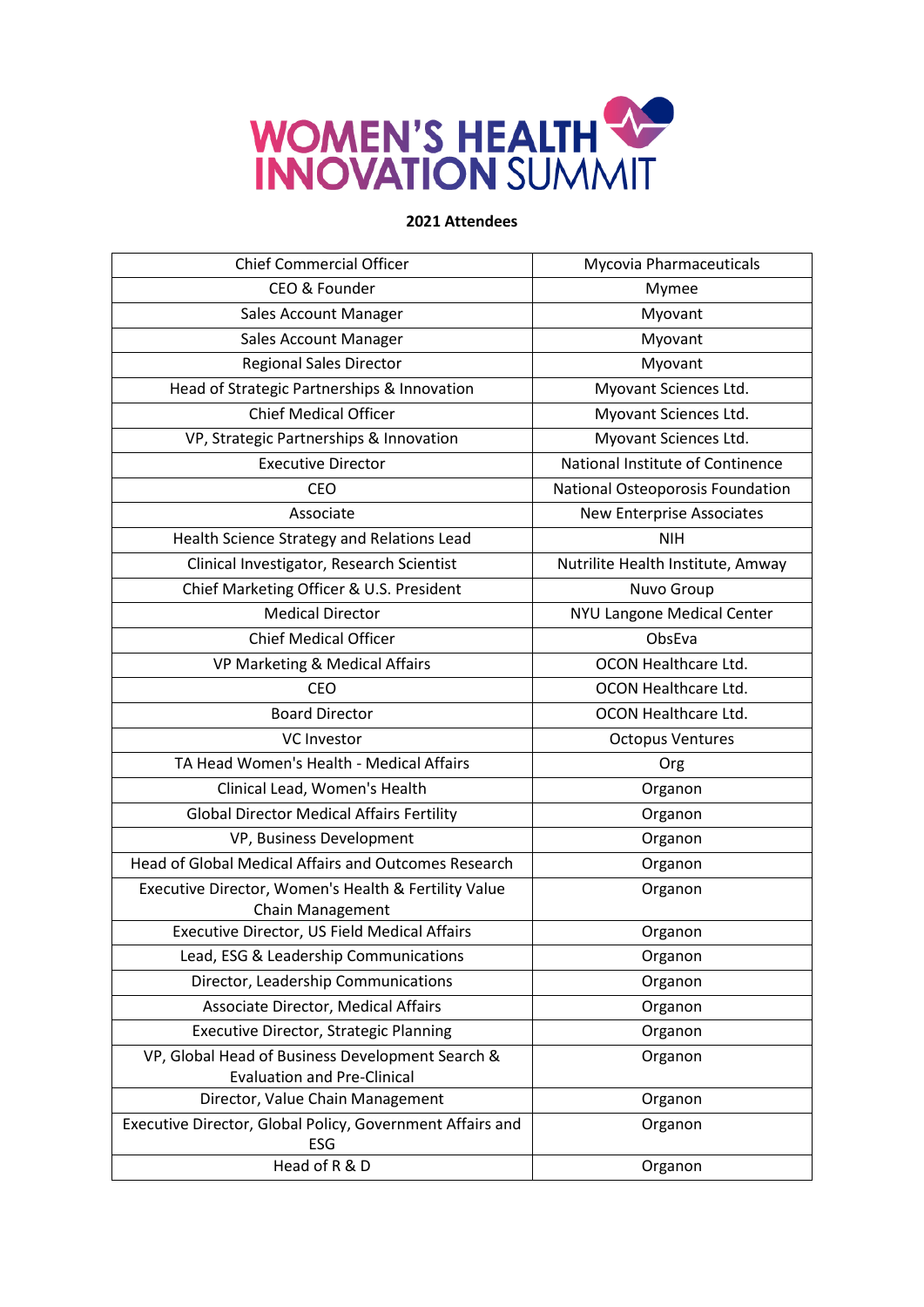

| Head of R&D                                            | Organon                                                                  |
|--------------------------------------------------------|--------------------------------------------------------------------------|
| Global Women's Health and ESG Policy Lead              | Organon                                                                  |
| <b>Executive Director, Drug Safety</b>                 | Organon                                                                  |
| AVP, Medical Affairs & Outcomes Research               | Organon                                                                  |
| <b>Head of Science</b>                                 | <b>Oura Health</b>                                                       |
| <b>CEO</b>                                             | <b>Ovaterra by Fertility Nutraceuticals</b>                              |
| Founder                                                | Oya Care                                                                 |
| <b>Medical Director</b>                                | Pacific Rim Pathology                                                    |
| <b>Vice President</b>                                  | Parexel                                                                  |
| <b>Medical Director</b>                                | Parexel International                                                    |
| <b>Founder and Executive Director</b>                  | PCOS Challenge: The National<br>Polycystic Ovary Syndrome<br>Association |
| Youth Advisory Council Chair                           | PERIOD.                                                                  |
| <b>Executive director</b>                              | PERIOD.                                                                  |
| Sr. Management Business Development                    | PerkinElmer                                                              |
| Global Director - Lillet's, Ceder's, French Apperitifs | <b>Pernod Ricard</b>                                                     |
| Founder & Principal                                    | PFG MedComm, LLC                                                         |
| <b>Director Business Development</b>                   | PhagoMed Biopharma GmbH                                                  |
| Founder & Inventor                                     | PortaGyn                                                                 |
| CEO                                                    | PortaGyn                                                                 |
| <b>CEO</b>                                             | PregnanTech - Novel technology for<br>the prevention of preterm birth    |
| <b>Chief Commercial Officer</b>                        | Prima-Temp                                                               |
| Founder & CEO                                          | Pulse                                                                    |
| Founder                                                | <b>QoL Devices</b>                                                       |
| <b>Clinical Scientist</b>                              | <b>QUE Oncology</b>                                                      |
| CEO & Co-Founder                                       | <b>Quilted Health</b>                                                    |
| Founder & CEO                                          | Raydiant Oximetry                                                        |
| <b>Corporate Business Development</b>                  | Reckitt Benckiser Group                                                  |
| <b>Chief Executive Officer</b>                         | Renalis                                                                  |
| PT; VP, Medical Affairs and Clinical Advocacy          | Renovia                                                                  |
| SNR. Director, Hcp Marketing                           | Renovia                                                                  |
| Senior Marketing Manager                               | Renovia                                                                  |
| <b>Head of Capital Markets</b>                         | Renovia                                                                  |
| President/CEO                                          | RESOLVE: The National Infertility<br>Association                         |
| Principal                                              | <b>Rhia Ventures</b>                                                     |
|                                                        |                                                                          |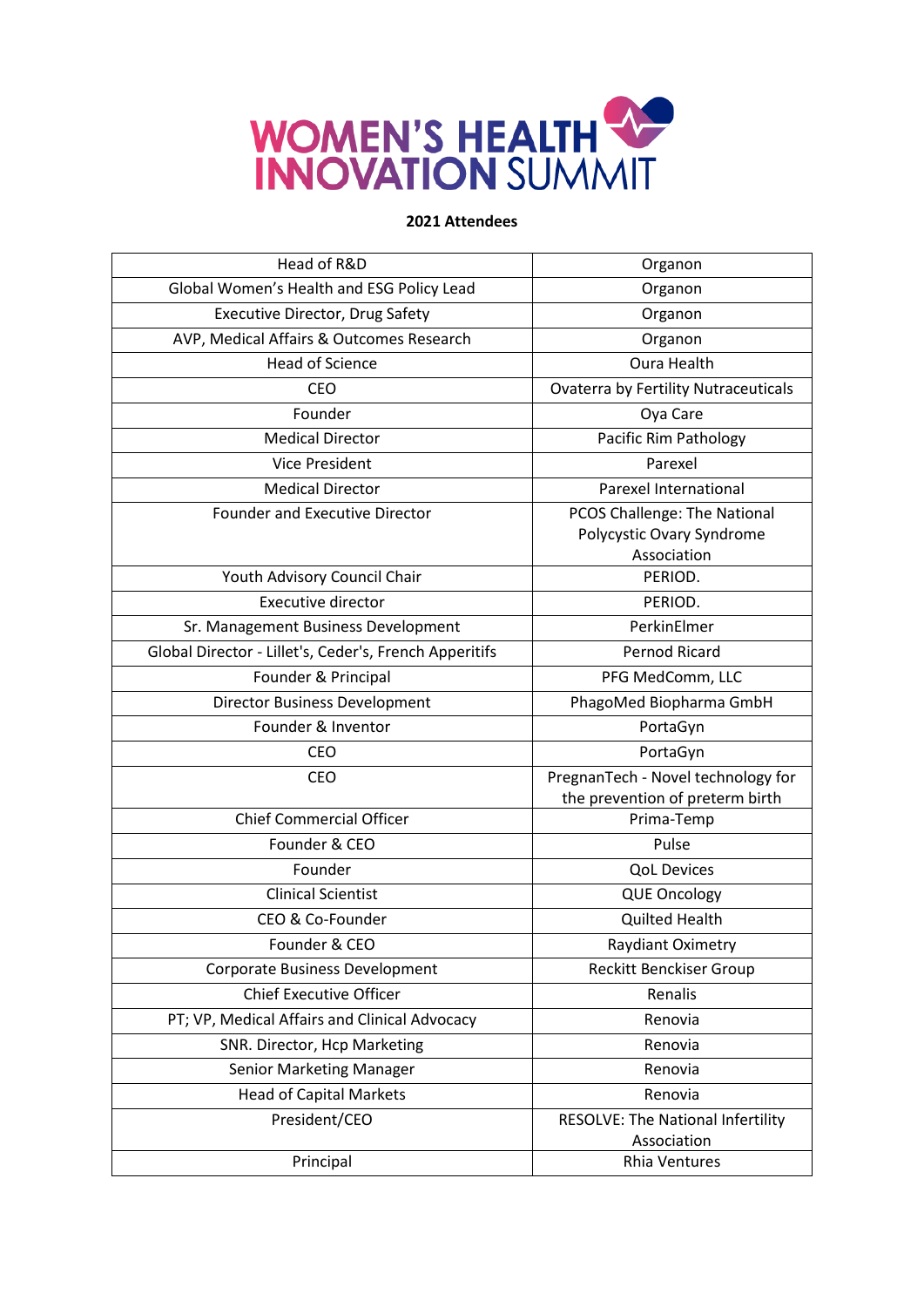

| <b>Managing Director</b>                           | <b>Rhia Ventures</b>                                              |
|----------------------------------------------------|-------------------------------------------------------------------|
| Associate                                          | <b>Rhia Ventures</b>                                              |
| <b>MBA Student</b>                                 | <b>Rice University</b>                                            |
| Advisor                                            | Richter                                                           |
| Founder & CEO                                      | rosy                                                              |
| Founder                                            | RTM Beverages Ltd.                                                |
| Senior Vice President                              | Sagentia Innovation                                               |
| Head of Women's Health                             | Sagentia Innovation                                               |
| Head of Women's Health                             | Sagentia Ltd                                                      |
| <b>Medical Business Development</b>                | Sagentia Ltd                                                      |
| Director of Medical Business Development           | Sagentia Ltd                                                      |
| <b>Business Development</b>                        | Sagentia Ltd                                                      |
| Sam Adams Brand Director                           | Samuel Adams 'Just the Haze' Hazy<br>Juicy Non-Alcoholic IPA Beer |
| President                                          | Sapphire Women's Health Group                                     |
| principal                                          | Seae Ventures                                                     |
| <b>National Education Manager</b>                  | Seedlip                                                           |
| <b>CEO</b>                                         | <b>SMP Pharmacy Solutions</b>                                     |
| President & CEO                                    | Society of Women's Health Research                                |
| National Director Education Beam Suntory           | Southern Glazer's Wine & Spirits                                  |
| <b>Managing Partner</b>                            | <b>SPARK Solutions for Growth</b>                                 |
| <b>Managing Director</b>                           | <b>Springboard Enterprises</b>                                    |
| <b>Founding Partner</b>                            | <b>SteelSky Ventures</b>                                          |
| Co-founder                                         | Tapestry                                                          |
| Senior Consultant                                  | The Bowdoin Group                                                 |
| <b>Managing Director</b>                           | The Bowdoin Group                                                 |
| Founder and CEO                                    | The Camille Group                                                 |
| Founder                                            | The Fibroid Foundation                                            |
| Founder and CEO                                    | The Pink Fund                                                     |
| Founder                                            | The White Dress Project                                           |
| Vice President, Health Policy & Strategic Partners | TherapeuticsMD, Inc.                                              |
| Director of Business Development                   | <b>Triple Ring Technologies</b>                                   |
| CEO & Co-Founder                                   | Univfy                                                            |
| Self                                               | Unknown                                                           |
| President                                          | Unknown                                                           |
| PhD, Independent Expert Advisor                    | Unknown                                                           |
| President                                          | <b>USA</b>                                                        |
|                                                    |                                                                   |